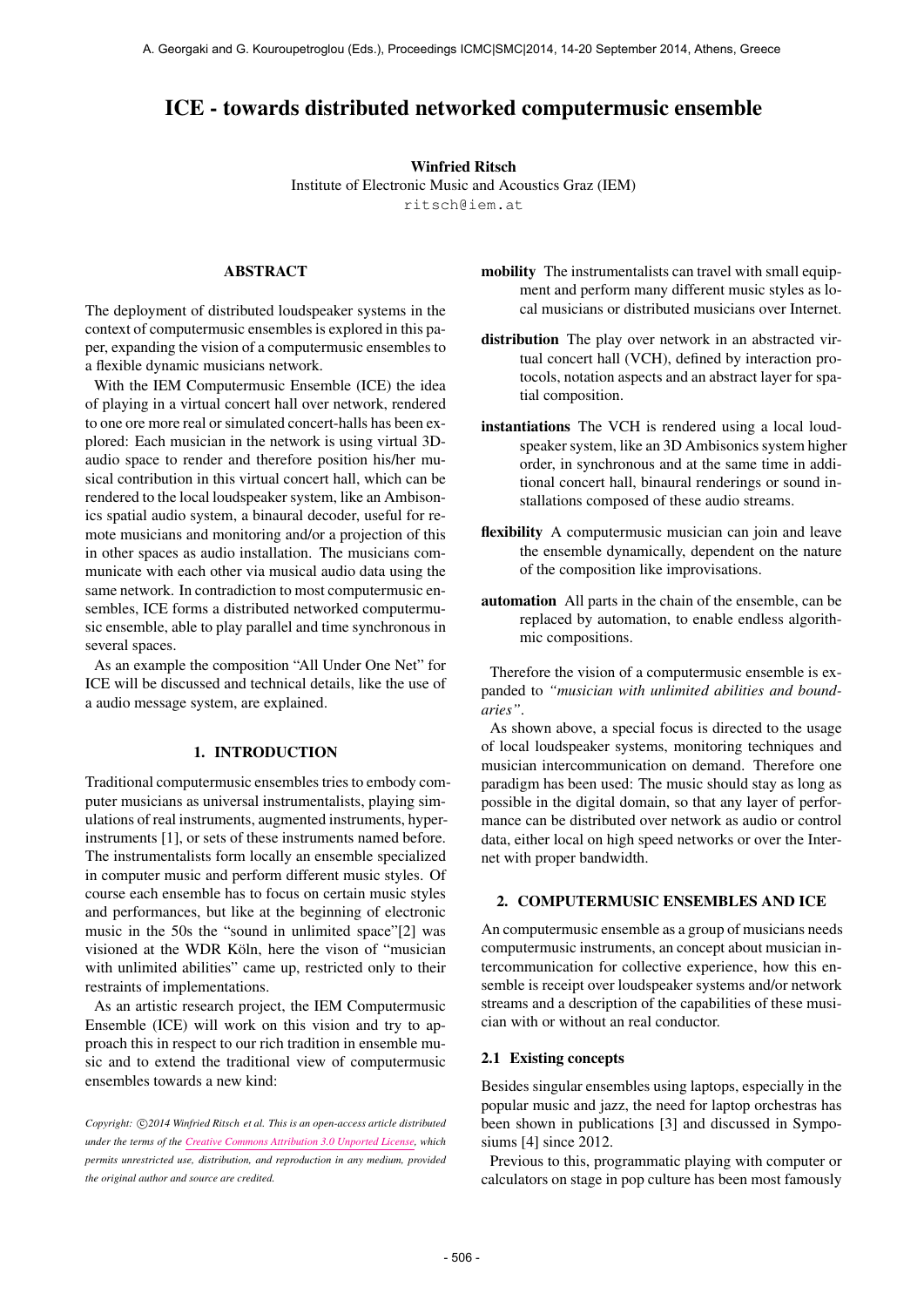shown by "Kraftwerk's Mensch-Maschine concerts[5] since 1978 and others like with the album ISDN by " The Future Sound of London"[6]. Previous to this time also experimental music bands started using computers on the stage in concerts.

Pre-Internet networked concerts as experimental art events hast been done at least since the 90s with slowscan-tv, fax and MIDI over modems  $<sup>1</sup>$ , where as intercontinental con-</sup> certs, musicians tries to combine different concert spaces to a shared space in the net. With the availability of high speed Internet the possibility of merging concert spaces via multichannel video and audio has be shown within the CO-MEDIA project within Europe[8][9] to work.

Besides the "electronic musician" since the 50s, "laptopmusicians" sicne 80s became common in most areas of music performance practice. In the following some aspects of computermusic ensembles are discussed in respect to new concepts for ICE:

SLORK, Stanford Laptop Orchestra [10]: musicians use special loudspeaker for localization and distribution of sound located near the musician, to be spatial matched by the audience.

L2ORK, Linux Laptop Orchestra [11]: usage of a customized flavor of Pure Data [12] on uniform computer sets. The use of a network play an important role for control of the performance by a conductor. They also restrict the interaction interfaces with a unique sensor setup and act like a choir.

PD~Graz [13]: (for example playing "blind date"[14]]) is a group of computer-musicians playing together on one, for multiuser usage modified, version of PureData as a conjointly playground. The audiovisual performances are played by a varying amount of players, introducing "live coding"[15] as improvisation method. With this they use a common virtual computermusic space with their laptop computer as interfaces.

The resulting research questions for a new concept of an computermusic-ensemble are investigated below:

- computermusic instrument design How the sound of the designed instruments are assigned to instrumentalists by the listeners ?
- interaction interfaces How is the embodiment of these instruments on stage ?

The selection and mapping of sensor interfaces for expressive playing of the instruments is important for the match of their performance with the sound of the instrument.

interaction between musicians How they receipt and distinguish each other ?

> Additionally the synchronicity of their data streams, including the automation of their interaction is important to form groups and sub-groups.

Spatiality How should the musician use the speaker system to correlate the spatial perception of the instrument output with each musician playing ?



Figure 1. L2ORK concert (at citadel) versus PD-Graz performing blind date

conduction and composition What are the roles of the conductor and how to write scores for him ?

> The conductor can be implemented by means of software, as a real conductor or a combination of them as a computer aided conductor.

dissemination How should the capabilities of these ensembles be disseminated to composers, musicians and audience ?

> Writing compositions can include programming some aspects and giving the musician the ability to train and rehearse for a piece.

# 2.2 The vision of ICE

The IEM Computermusic Ensemble ICE, has the aim to be an ensemble of computer musicians with an optional real or virtual conductor, playing with their individual computer setup in an network to a virtual concert hall  $2$  (VCH), which is rendered to one or more real electro-acoustic concert hall or rehearsal space.

Instead of local amplification, microphoning and/or direct feed of an loudspeaker system, the musicians play together within VCH as a 3D-audiospace, distributed over the network, The VCH can be seen as an abstract virtual playing space. For spatialization either encoded material or streams of audio with spatial data is used to represent

 $<sup>1</sup>$  Experienced by the author as musician within Art's birthday concert:</sup> Innsbruck Austria - Vancoucer Canada on 17.1.1993 [7]

<sup>&</sup>lt;sup>2</sup> "Virtual Concert Hall" in the sense of simulated concert room in 3D, which has been realized in a frist attempt within the e-learning project Internet Archive of Electronic Music VCH-IAEM at IEM 2002 by the author using the Ambisonics domain as an abstracted representation to be rendered over binaural decoders or a real multi-speaker environment[16]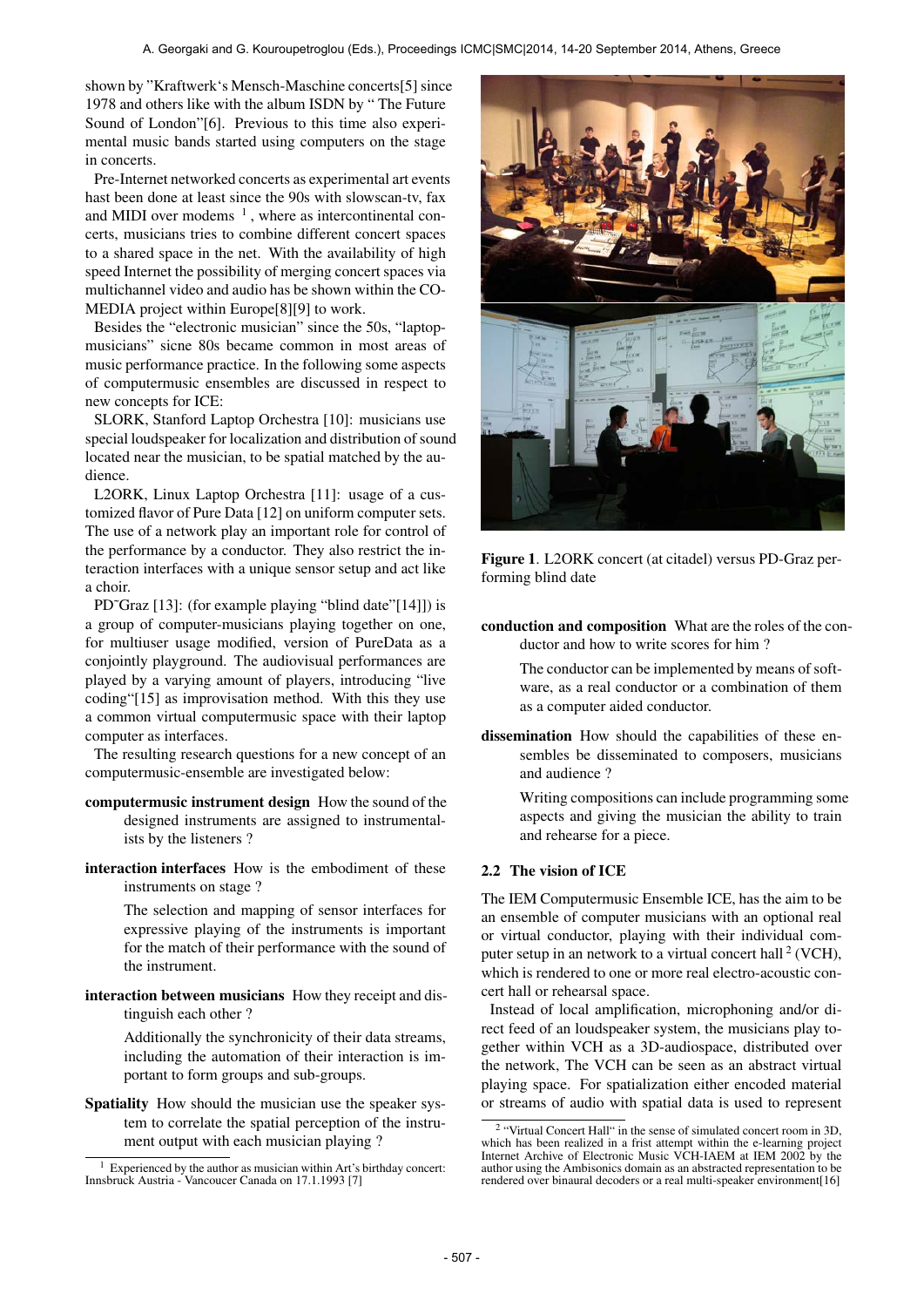this domain, There is an rendering engine for the 3D spatialization data for every instantiation of this virtual space, like a real concert hall with an multichannel audio system or binaural decoder for headphones. This makes the instrument design independent of the sound-systems. The the sound-system should provide certain features, like 3Dspatiality (at least 2D). The quality of the concert depends therefore strongly on the quality of the 3D audio system.

An instantiation could be an Ambisonics speaker systems or any other 2D- or 3D- rendering engine available as long it can map ambisonics to it<sup>3</sup>. Out of this, each musician use the this speaker systems as projection space for his contribution, not a local speaker nearby. His instruments are independent from the actual setup of the loudspeaker system.

Due to the fact, that the VCH can be streamed over network and each musician send streams his contribution into this virtual space, there is no difference of access for the remote or local musician. Using binaural renderings of the concert hall at home or a studio, or even playing in an other concert space at the same time over network is possible and physically distributed musicians can form one computermusic ensemble. Additionally they can interact with each other over network individually.

Also the ICE computer-musician is not depended on unified hardware, software or operating systems, but on standardized transmission protocols for audio and control data over a high speed network. All the audio and control data transmission are done over predefined protocols and streaming formats. The spatialization engine could be controlled by the real or automated conductor has has to be defined within the composition.



Figure 2. first concert of IEM computermusic ensemble ICE playing over a HUB

Looking at ICE to establish an ensemble with local or remote computermusic musicians, playing in front of the audience like an chamber music ensemble, computer-musicians play either simulations of real instruments or experimental virtual instruments. These have to be designed for the compositions targeting ICE.

A main goal is to enable the creation of new compositions with a plausible reception of ICE as an ensemble, reflecting also the compositional and sound style of our Institute and associated artists, establishing a kind of a western style computermusic on one side, as also perform each kind of standard ensemble music.

Do accomplish this practically, a number of issues has to be solved in this respect and the development of tools has to be done for the needs of this purely computermusic ensemble. Defining the standard networking protocols invented the ICE-Bus.

The overall vision could be summarized with the following mission statement:

> The IEM Computermusic Ensemble (ICE) is a group of local or remote musicians, specialized playing with computermusic instruments, such as interactive, augmented hyper-instruments or simulations of real instruments. The main target art is contemporary music adapted or written for computermusic ensembles, but also interpretation of historical ensemble music with virtual instruments can be performed. As a speciality, they play with a 3D-spatial audio systems, especially Ambisonics, to be rendered in small or large concert halls or virtual environments at the same time and perform distributed network concerts.

# 3. THE ICE-BUS

The ICE-bus is a umbrella development as a kind of specification of protocols with some example implementations as start, to be expanded over the time enhancing the ICE. As art driven development it was deduced from actual demands and compositions and verified within implementation in art projects.

One thing is the acceptability of ICE as an ensemble by the audience, another the practically implications on the need to fit the current practice of performing music in different locations. Fast setup, stable operation and lightweight equipment are important premises. Additional the ability to join in the performance as musician over the network dynamically from all over the world, is an important issue for some compositions. When specifying the audio-network for playing together within the ensemble, a focus was set on the collaborating efforts to be done to gain the unity of the individuals.

Figure 3 shows a simplified draft for data network structure of the ensemble. One unique feature is, that the fast Ethernet connection, preferred wired, is the only hardware connection between the musician and between musician and the conductor besides the power supply.

The conductor, seen as musician  $M<sub>0</sub>$ , is responsible for rendering the abstract spatial audio signal to the speaker system and is a real, partly virtual musician as a software which conducts and renders the performance. He takes control of the local audio rendering engine, at least in the sense of directing the local and/or remote music contributions. He could be backed by a technician.

<sup>3</sup> VBAP, wavefield can simulate an Ambisonics speaker set, the mapping in the other directions is much more complex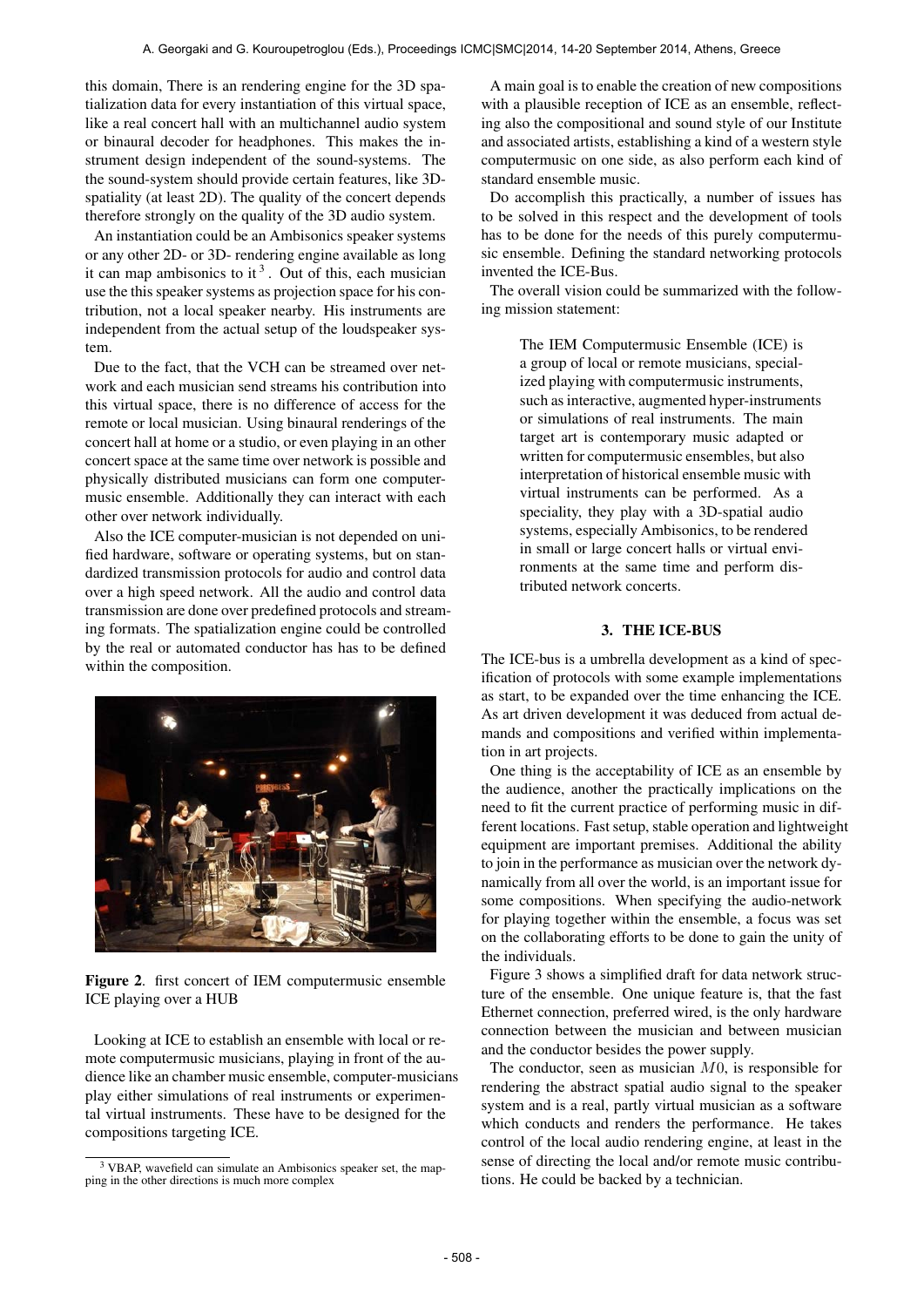

Figure 3. ICE using network connections for intercommunication and playing on to shared sound system

As described before, with this 3-D audio bus, every musician can spatialize him- or herself to the sound system. There is no need for individual loudspeaker of musicians to be heard by others, but each musician needs some possibility for monitoring his and maybe the neighborhood audio signals, the output of the VCH and click tracks. This monitoring signal is extracted from the ICE-Bus by performing an individually monitoring mix for each musician by each musician. Mixing and leveling individual musicians for the performance is done by the conductor or under his supervision, extracted from the ICE-bus.

Global messages like beats, start, stop, triggers oder sensory data is exchangeable. Anyhow every timeless or timed data used for networking should be described within the score of the piece.

This enables the musician to inter-operate more easily, the conductor to broadcast data to musicians and the composer to use these protocols as a kind of notation, such that the piece can be archived for future interpretations.

Looking for a modern, commonly used transmission format for messaging systems within the computermusic domain, we chose "Open Sound Control" (OSC) [17]. With its flexible address pattern in URL-style and its implementation of high resolution time tags, OSC provides everything needed as a communication format[18].

### 3.1 Audio over OSC (AoO)

Experimenting with static network-streams, e.g. using jacktrip [19], showed good results, but they need high bandwidth and are inflexible within complexer networks, especially distributing to multiple listeners on the ICE-bus since mostly it cannot be send as broadcasts. Also in case of server or client breakdown, the whole network tends to break down. Since also a lot of messages synchronized with audio steams are needed, it seems to be more simple and straight forward to handle audio contributions of musicians the same as messages. As a conclusion the decision to use OSC (Open Sound Control)[18] also for transmitting audio was done. As an solution to that problem AoO was developed, which has been published at the Linux Audio conference 2014 and is described there more precisely[20, 21].

With *AoO* the participant just needs to connect to the network, wireless or wired, choosing the drains to play to and send phrases of audio only when needed.

For ICE Ambisonics was chosen as the abstraction of the virtual audio environment. Within Ambisonics domain, each musician can always use the same playing parameters for spatializing the musical contribution. With the imagination of the musician playing in the VCH, as "a virtual 3D environment", they send either their audio signals together with 3D-spatial data or a pre-rendered Ambisonics signal to the dedicated drains. This rendering system act like a distributed mixing system, which produce an Ambisonics mix.

Additional there is the possibility of audio communication between the musicians. Each musicians can broadcast the produced audio signal and hear into the signal produced by the other. Also there is the possibility that musician can send, on special offered drains by the receivers, dedicated audio intervention to the others.

The musicians have to do their own monitor mix, depending on the piece and space where the play, listening only to the neighborhood musicians or the whole audio-scene.

The advantage using a message audio system is, if each musicians sends only sound data if needed, like audio bursts or rendered notes or sending their audio-data to other musicians bandwidth requirements can be dramatically reduced. There should be no border on the imagination of complexity of the ICE network to be used, as long it can be grasped by the participants.

For ICE a first library was written at the IEM using AoO[21], also addressing some problems with asynchronous data transmission.

## 3.2 Message Bus

For the ICE-Bus a complete set of control messages has to be specified, using a well defined namespace for the ICE-Protocol. This has been tested in first concerts and was specific to the first pieces of ICE implementation, but is and will be expanded if needed for other compositions, as long as they guarantee upward compatibility and proper "running code" is provided for the ICE-Bus.

As in most ensembles, everybody has to trust each other. Therefore no special need for security are enforced, to simplify the setup. One exception is addressing the local soundsystem, which can harm listeners, so this drains should be protected to be used exclusively by the main rendering machine.

One important aspect is, that most of all messages are sent as broadcasts, so every musician is able to filter the relevant messages for him or her and the conductor can send musician messages as overrides. For example, controlling the spatialization is primarily a task of the musician himself, but can also be overtaken by the conductor for specific pieces.

Furthermore, a set of different sensors interfaces should be usable for each musician, depending on the instrument or instrument class used. For example, a drummer has a kind of tracked sticks or a string-player accelerators and so on, but the controlling messages for the sound genera-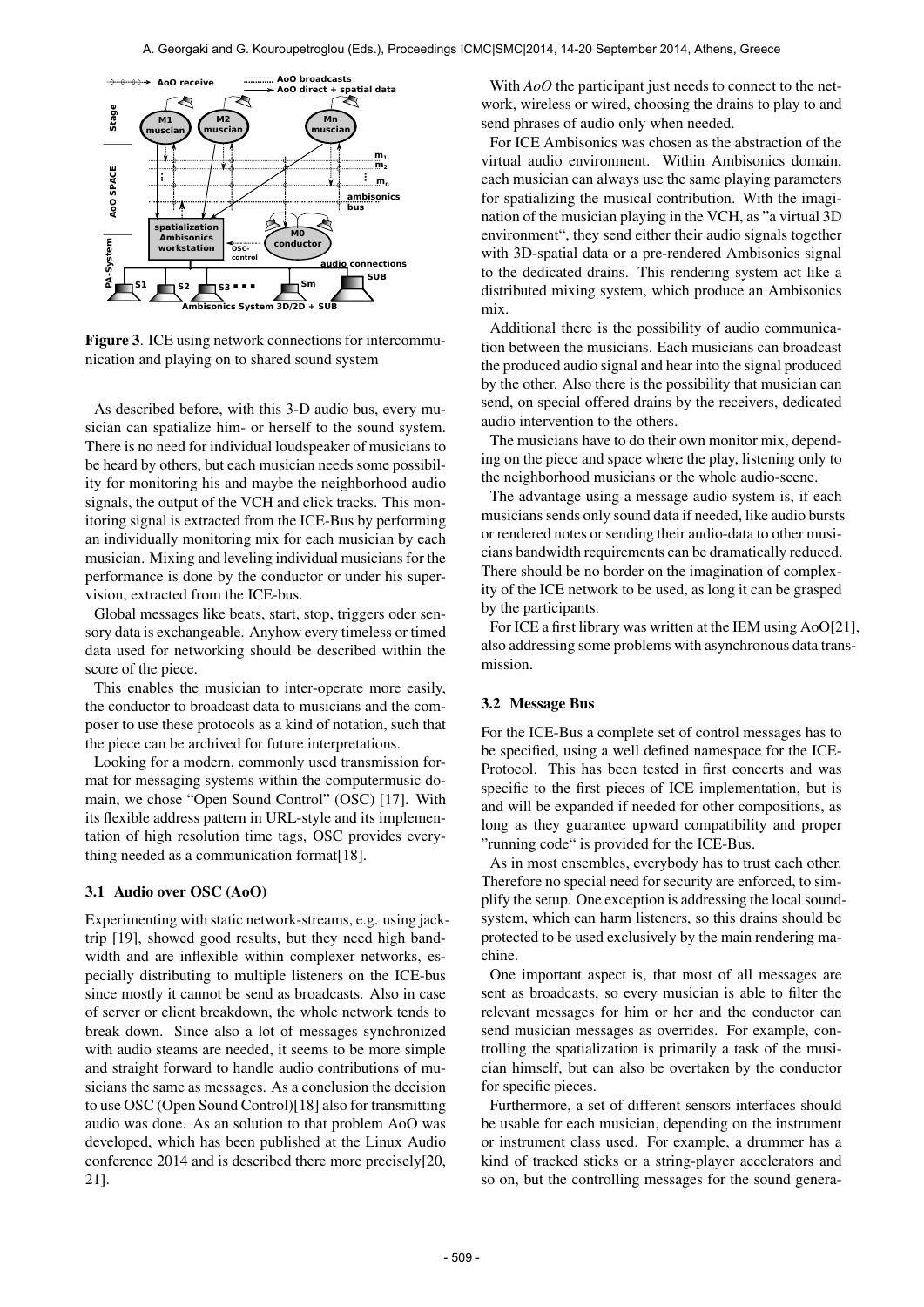tion should have the same parameters, using an abstracted parameter set. Mapping controller data to these control parameter is in the responsibility of the musician. To embody the performance the computer-musician should avoid traditional computer interfaces, like sitting with keyboard and mouse in front of a monitor, as much as possible. With fulfilling the general syntax definitions of ICE, an abstract layer within the OSC-namespace is shared between the musicians.

For example: As special interfaces, transcription engines could be used. Transcription means, for example using voice to control a flute, or using other sound input to play strings or doing gestures mapping for modulations. This has been shown within the piece "Maschinenhalle #1", where metal plates are interfaces of dancers to player pianos [22]. This gives more possibilities to interpret special pieces, with different interfaces. Therefore the sensory layer is individual to each musician and will be implemented and adjusted by the musician who uses them.

For OSC messages REST (Representational State Transfer) style is used, like described in "Best Practices for Open Sound Control"[18]. With its stateless representation each message is a singleton containing all information needed.

Historical seen, orchestras function in a strong hierarchy. Here we use this kind of hierarchy for structuring the control data. The hierarchy is from top level down to instruments functions:

```
/ice/<id>/m/<nr>/{instr/<instr>/...|<sm>...}
    [args, ...]
id ... ensemble name or number
nr ... number of musician from 1..N
instr ... instrument name or number
sm ... system message
```
Since more than one ensemble can play on the same net, we have to distinguish them with the *id*. Musician  $nr$  is 0 for the conductor and  $1..N$  for musicians, assigned in the score. All messages should be send via OSC-bundles to enable time-tagging.



Figure 4. software layers of the musician instrument

## 3.3 ICE software library

The ICE-Bus software library is a framework for performing pieces. For ICE composition is also coding, composers have to use parts in the layer structure to easily integrate the pieces in a repertoire. Musician has to take care of the specific musician depend modules: Individually different for each musician is the sensor layer which consists of the interaction interface for the sensors the musician is trained for. It should generate a defined set of control parameter to drive the generative part of the instrument, which is needed for the specific composition.

Another part to be altered by the musician is the monitoring, because each musicians needs other strategues to monitor during playing their specific interaction interface.

The instrumentation is done with virtual instruments for each piece, which are driven by interaction interface as abstract functionality, e.g.  $/in/sensor/wii/X$  to modulation, which has to be implemented by the musician individually.

Rendering in the abstract 3D concert space is done with a the audio processing library used by all musician to gain compatibility. Some parameters has to be controlled by sensors, depending on the piece. So there is a clear distinction for which part the musician, the composer and the system integrator is responsible for.

The interfaces in this software library will be published as documented code, so each part can collaborate within the composition process of a piece. For example a composition addresses musician to play different frequency bands, the functionality would be implemented in the instrument section by the composer. If a musician plays another instrument, the abstracted parameter interface between interaction interface and instruments should match the needed parameters.

#### 3.4 synchronization and time

As a general time, tempo, bars and divisions are used to gain the conductor to control the speed within the piece. If fixed time is needed in some pieces, a synchronized realtime clock can be used in the composition. It depends on the piece if audio has to be phase synchronous or not. Since jitter for messages is mostly more worse than a constant latency, it is recommended to use a central timesource. Available for most system, the "Precision Time Protocol" (PTP)[23] allows a lightweight implementation in local (and remote) networks and can guarantee a quasi sample-accurate synchronization. For distant network the "Network Time Protocol" (NTP)[24] can be used, since it is the standard for the Internet and distributed over routers and gateways. AoO provides this kind of synchronization as module.[AOO:14]

# 4. ALL UNDER ONE NET

As an example piece, "all under one net" (auon) shows some how ICE is implemented and some important new aspects of distributed computermusic ensembles.

The musicians play with 1st-order Ambisonics-recordings as sound material. This contributions are also rendered in realtime in the 3D concert space. They are also sidelined into a central algorithmic compositional machine, which output will be mixed to contributions.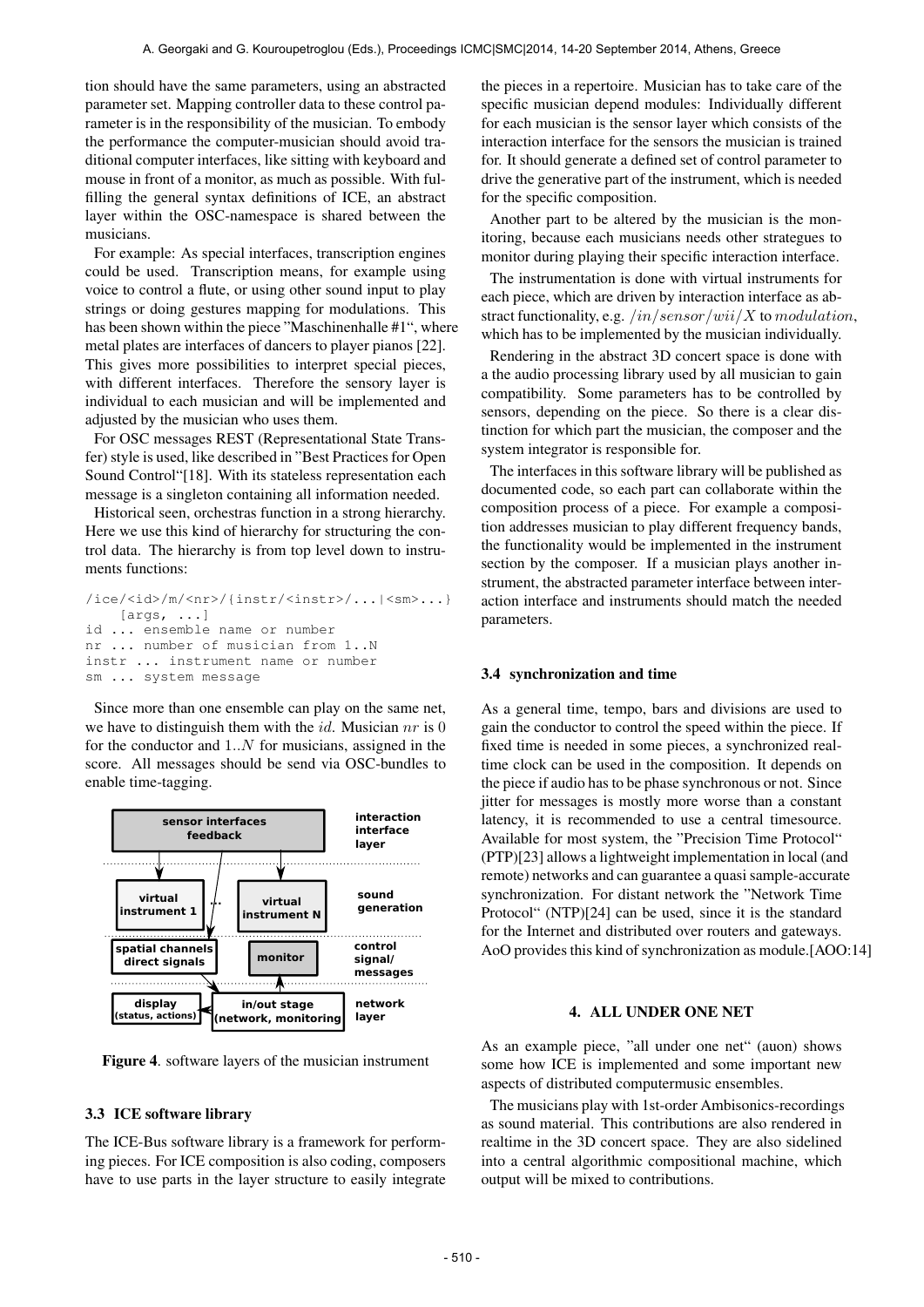

Figure 5. graphic score All Under One Net for ICE

# 4.1 algorithmic composer

The algorithmic composer, simulates short time, medium time and long time memory, aging material with filters, cutters and pitch-shifter in Ambisonics domain. Ambisonics material is categorized for feeding the different memory stages. As an outcome the collected material is altered (aging) continuously over time in the three memories spaces, implemented as loops. The algorithmic composition generator machine, using self-replicating data structure from an initial series, extract glimpses from the different memories and spatialize them in the abstracted 3D concert space.

### 4.2 rendering to the sound system

Musician play Ambisonics soundscape material, recorded from typical places of their origin, direct in the Ambisonics space. With the new technologies, like the AmbiX toolkit [KRON:14], which can stretch, expand and enhance 3Dmaterial on different directions, the contributions of different musician can be spatialized surrounding the audience. Generating focuses as main direction for each musician, it is possible also to use full 3D-Ambisonics material the same as instrumental sounds with coordinates. Mixed with the output of the algorithmic composer, which can be rendered more in distance and from the back. Musician can also monitor the whole sound scene using binaural Ambisonics rendering plugins with headphones, if they are positioned outside the main listening space, like on a stage or remote musician.

# 4.3 networked remote musicians

All Network places are equal, except of one where the conductor is placed as musician  $M_0$ . The conductor arranges the spatial perception of the musicians and also provides the timing. The local Ambisonics signal is send to the remote locations and mixed with the remote ones. To reduce bandwidth, musicians contributions are not send to remote, since monitoring should be done over the VCH represented by the Ambisonics mix.

### 4.4 performances

A first version was composed for ICE in 2011 and performed at Porgy an Bess in Vienna<sup>4</sup> and at the IEM. The main focus was to explore if ICE is perceived as an ensemble and if a "not computermusic specialized audience" can follow the musician and assign the receipt audio material to the musicians. Besides being recognized as unusual musicians, most people in the audience confirmed both.



Figure 6. remote screens in vilnius of CUBE in Graz

In a next Version 2012, the network concept was added, playing with musicians in Vilnius, rendering Ambisonics 3.order on both concert halls. With a fast Internet connection, streaming 25 channels audio and 2 video-streams in each direction with latency about 60 ms on audio including local rendering machines, most pieces worked well, especial aoun. Rhythmical pieces lack on synchronization by conduction over video, where latency of the video with at least 3 frames is much bigger. Conducting over OSC worked much more reliable.

As a new version, the spatialization of of Ambisonics material with techniques of enforcing directions with spatial

<sup>4</sup> A well known JAZZ club in Vienna